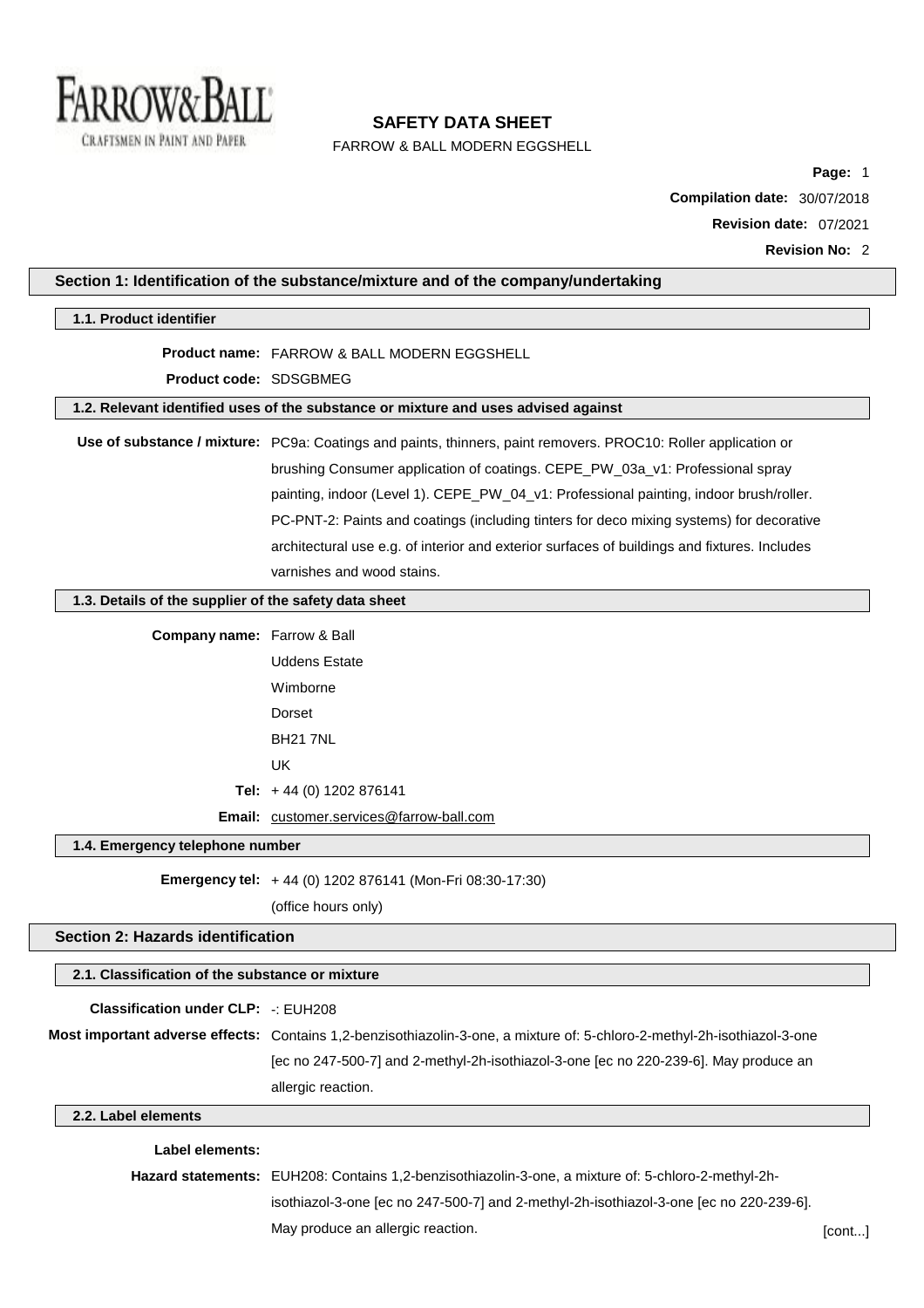# FARROW & BALL MODERN EGGSHELL

**Page:** 2

#### **Precautionary statements:** P101: If medical advice is needed, have product container or label at hand.

P102: Keep out of reach of children.

P103: Read label before use.

#### **2.3. Other hazards**

**Other hazards:** Not applicable.

**PBT:** This product is not identified as a PBT/vPvB substance.

#### **Section 3: Composition/information on ingredients**

#### **3.2. Mixtures**

#### **Hazardous ingredients:**

TITANIUM DIOXIDE - REACH registered number(s): 01-2119489379-17-0000

| <b>EINECS</b> | CAS        | PBT/WEL                                                 | <b>CLP Classification</b> | Percent |
|---------------|------------|---------------------------------------------------------|---------------------------|---------|
| 236-675-5     | 13463-67-7 | Substance with a Community<br>workplace exposure limit. |                           | 10-30%  |

### SILICON DIOXIDE

| workplace exposure limit. | 7631-<br>1-86-9<br>Substance with a Community | $-3%$ |
|---------------------------|-----------------------------------------------|-------|
|---------------------------|-----------------------------------------------|-------|

#### KAOLINITE: AL2SI2O5(OH)4

| $310 - 194 -$ | 1332-58-7 | Substance with a Community  | $1 - 3%$ |
|---------------|-----------|-----------------------------|----------|
|               |           | ' workplace exposure limit. |          |

**Contains:** The data quoted is for an untinted white base.

### **Section 4: First aid measures**

#### **4.1. Description of first aid measures**

**Skin contact:** Wash immediately with plenty of soap and water.

**Eye contact:** Bathe the eye with running water for 15 minutes.

**Ingestion:** Wash out mouth with water.

**Inhalation:** Not applicable.

### **4.2. Most important symptoms and effects, both acute and delayed**

**Skin contact:** There may be mild irritation at the site of contact.

**Eye contact:** There may be irritation and redness.

**Ingestion:** There may be irritation of the throat.

**Inhalation:** No symptoms.

**Delayed / immediate effects:** Not applicable.

#### **4.3. Indication of any immediate medical attention and special treatment needed**

**Immediate / special treatment:** Not applicable.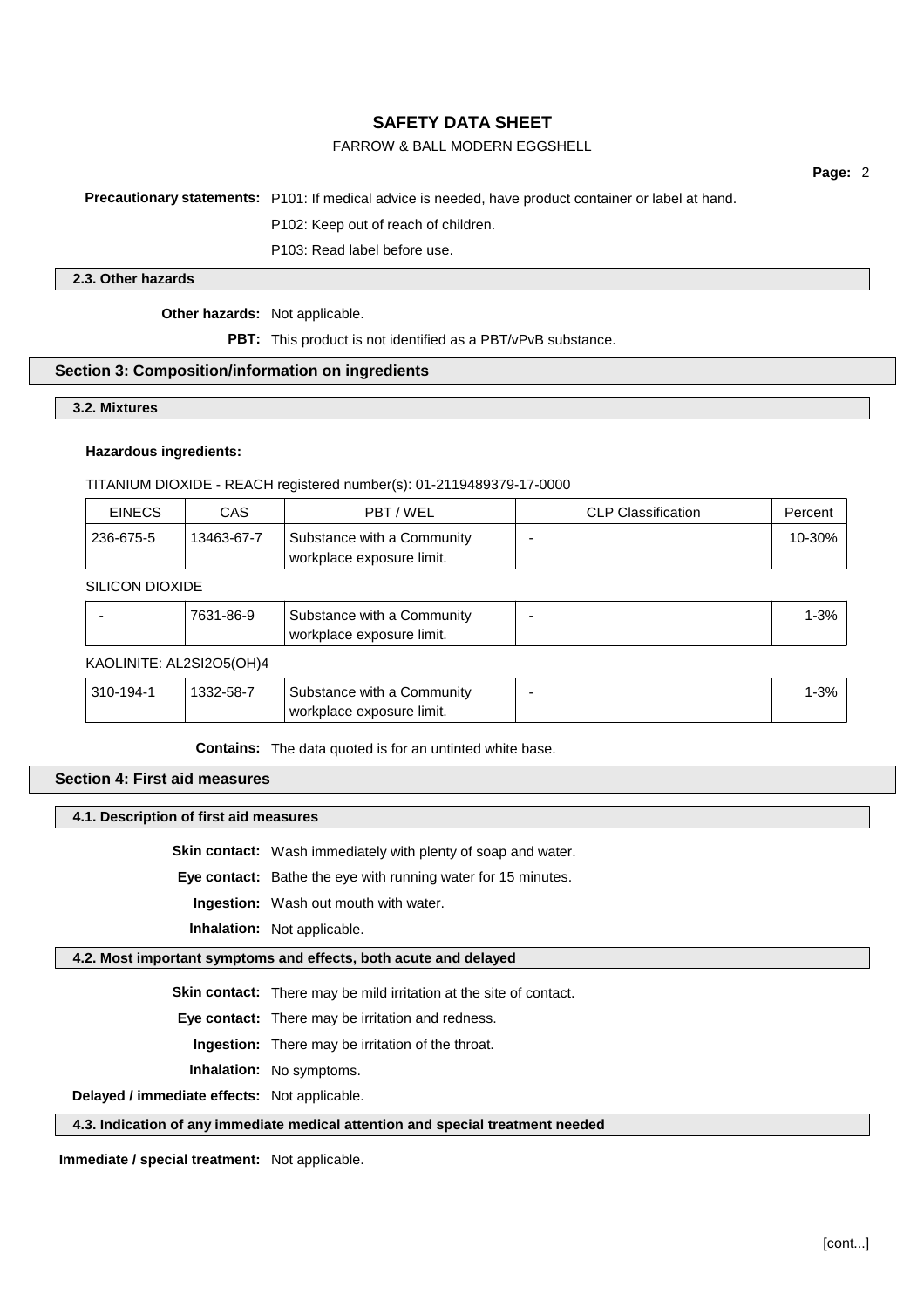# FARROW & BALL MODERN EGGSHELL

### **Section 5: Fire-fighting measures**

#### **5.1. Extinguishing media**

**Extinguishing media:** Suitable extinguishing media for the surrounding fire should be used. Use water spray to cool containers.

### **5.2. Special hazards arising from the substance or mixture**

**Exposure hazards:** Not applicable.

# **5.3. Advice for fire-fighters**

**Advice for fire-fighters:** Wear self-contained breathing apparatus.

**Section 6: Accidental release measures**

#### **6.1. Personal precautions, protective equipment and emergency procedures**

**Personal precautions:** Refer to section 8 of SDS for personal protection details. Turn leaking containers leak-

side up to prevent the escape of liquid. Mark out the contaminated area with signs and

prevent access to unauthorised personnel.

### **6.2. Environmental precautions**

**Environmental precautions:** Do not discharge into drains or rivers. Contain the spillage using bunding.

#### **6.3. Methods and material for containment and cleaning up**

**Clean-up procedures:** Absorb into dry earth or sand. Transfer to a closable, labelled salvage container for disposal by an appropriate method.

### **6.4. Reference to other sections**

**Reference to other sections:** Refer to section 8 of SDS.

### **Section 7: Handling and storage**

**7.1. Precautions for safe handling**

**Handling requirements:** Do not use or store this product by hanging the container on a hook. Ensure good ventilation during application and drying. Do not get in eyes, on skin, or on clothing. See Section 8 for personal protection.

#### **7.2. Conditions for safe storage, including any incompatibilities**

**Storage conditions:** Store in a cool, well ventilated area. Keep container tightly closed. The floor of the storage room must be impermeable to prevent the escape of liquids.

**Suitable packaging:** Not applicable.

#### **7.3. Specific end use(s)**

**Specific end use(s):** No data available.

### **Section 8: Exposure controls/personal protection**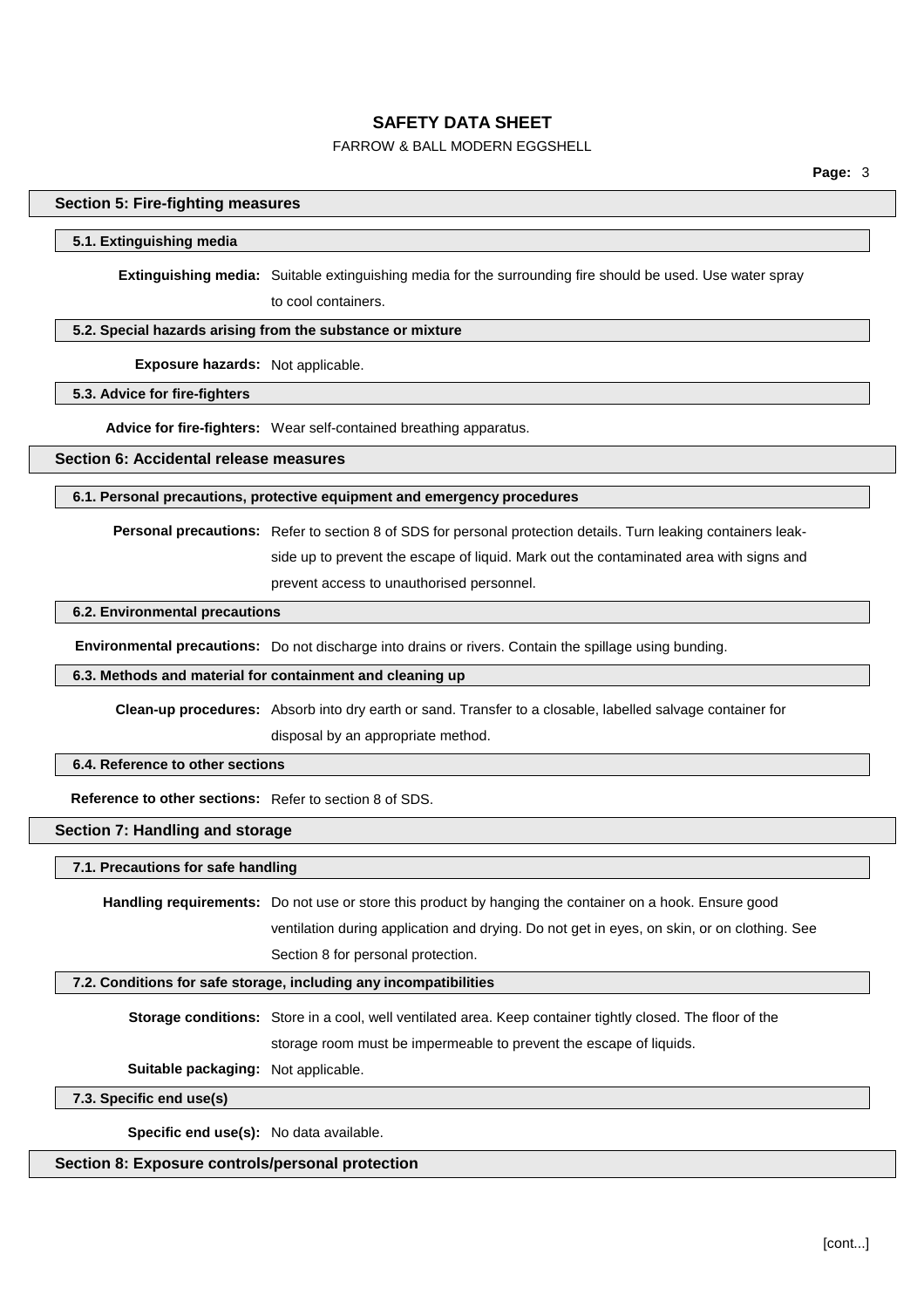### FARROW & BALL MODERN EGGSHELL

### **8.1. Control parameters**

**Workplace exposure limits:** No data available.

### **DNEL/PNEC Values**

**DNEL / PNEC** No data available.

| 8.2. Exposure controls |                                                                                                                  |
|------------------------|------------------------------------------------------------------------------------------------------------------|
|                        | <b>Engineering measures:</b> The floor of the storage room must be impermeable to prevent the escape of liquids. |
|                        | CEPE PW 03a $v1:30%$ = general room ventilation (e.g. open windows).                                             |
|                        | CEPE PW 04 $v1:30\%$ = general room ventilation (e.g. open windows).                                             |
|                        | Respiratory protection: Respiratory protection not required. CEPE_PW_03A_v1: Not Required.                       |
|                        | CEPE PW 04 v1: Not Required.                                                                                     |
|                        | <b>Hand protection:</b> Protective gloves. Nitrile rubber. (EN 374).                                             |
|                        | <b>Eye protection:</b> Safety glasses. (EN 166).                                                                 |
|                        | <b>Skin protection:</b> Protective clothing.                                                                     |
|                        | <b>Environmental:</b> Prevent from entering in public sewers or the immediate environment.                       |

### **Section 9: Physical and chemical properties**

### **9.1. Information on basic physical and chemical properties**

|                                           | <b>State: Emulsion</b>                           |                               |                 |
|-------------------------------------------|--------------------------------------------------|-------------------------------|-----------------|
|                                           | <b>Colour: Various</b>                           |                               |                 |
|                                           | <b>Odour:</b> Barely perceptible odour           |                               |                 |
| <b>Evaporation rate: Slow</b>             |                                                  |                               |                 |
|                                           | <b>Oxidising:</b> Non-oxidising (by EC criteria) |                               |                 |
| <b>Solubility in water:</b> Miscible      |                                                  |                               |                 |
| <b>Boiling point/range°C: 100</b>         |                                                  | <b>Flash point °C:</b> $>100$ |                 |
| <b>Relative density:</b> $1.2 - 1.4$ g/cc |                                                  |                               | $pH: 8.0 - 8.5$ |
|                                           | <b>VOC g/l:</b> $3$ g/l i (140 g/l)              |                               |                 |

**9.2. Other information**

**Other information:** Not applicable.

### **Section 10: Stability and reactivity**

**10.1. Reactivity**

**Reactivity:** Stable under recommended transport or storage conditions.

**10.2. Chemical stability**

**Chemical stability:** Stable under normal conditions.

## **10.3. Possibility of hazardous reactions**

**Hazardous reactions:** Hazardous reactions will not occur under normal transport or storage conditions.

Decomposition may occur on exposure to conditions or materials listed below.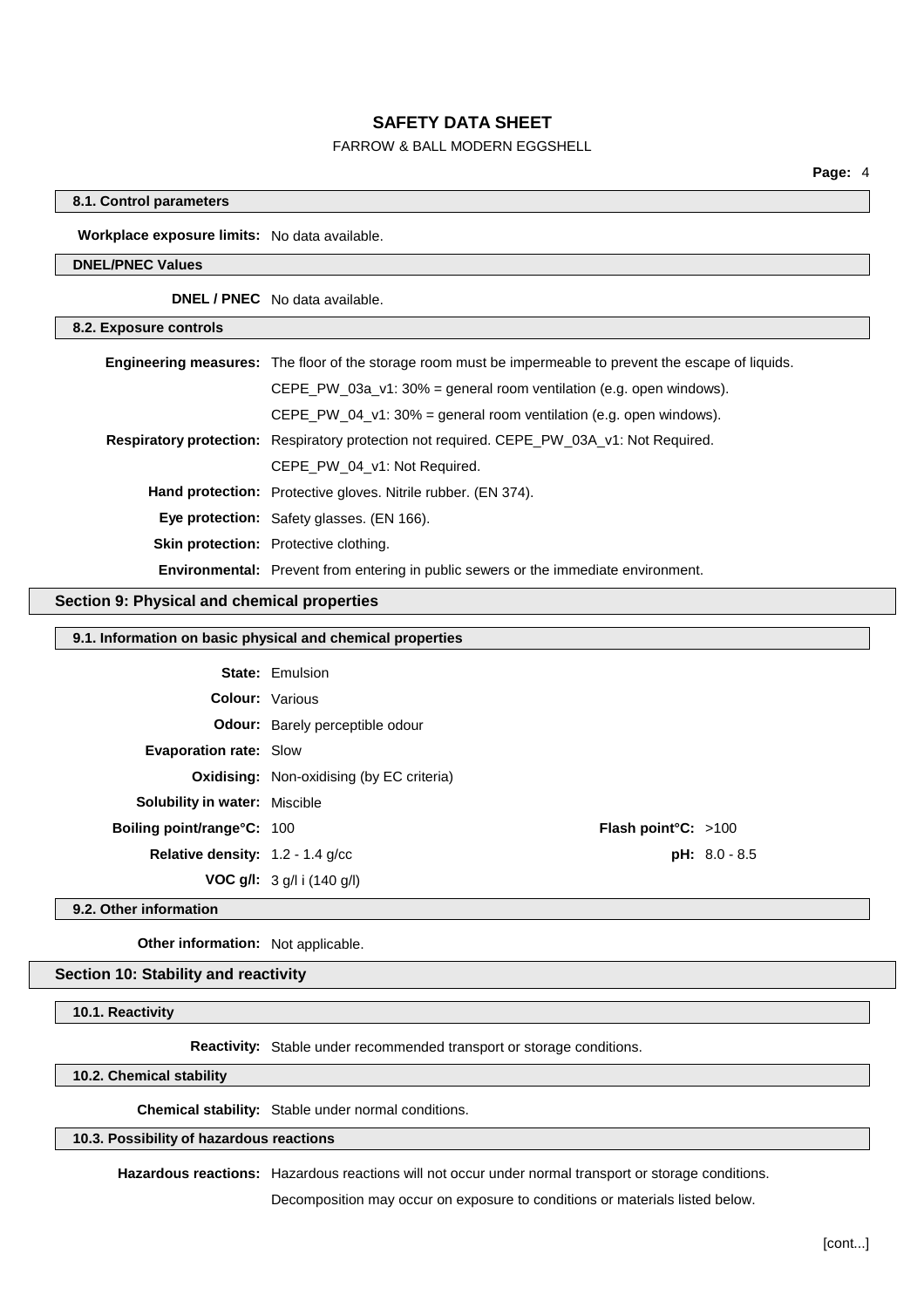# FARROW & BALL MODERN EGGSHELL

### **10.4. Conditions to avoid**

**Conditions to avoid:** Heat.

### **10.5. Incompatible materials**

**Materials to avoid:** Strong oxidising agents. Strong acids.

### **10.6. Hazardous decomposition products**

**Haz. decomp. products:** No data available.

#### **Section 11: Toxicological information**

**11.1. Information on toxicological effects**

**Toxicity values:** No data available.

### **Symptoms / routes of exposure**

**Skin contact:** There may be mild irritation at the site of contact.

**Eye contact:** There may be irritation and redness.

**Ingestion:** There may be irritation of the throat.

**Inhalation:** No symptoms.

**Delayed / immediate effects:** Not applicable.

**Other information:** Not applicable.

## **Section 12: Ecological information**

**12.1. Toxicity**

**Ecotoxicity values:** No data available.

### **12.2. Persistence and degradability**

**Persistence and degradability:** Not biodegradable.

#### **12.3. Bioaccumulative potential**

**Bioaccumulative potential:** Bioaccumulation potential.

**12.4. Mobility in soil**

**Mobility:** Readily absorbed into soil.

# **12.5. Results of PBT and vPvB assessment**

**PBT identification:** This product is not identified as a PBT/vPvB substance.

**12.6. Other adverse effects**

**Other adverse effects:** No data available.

### **Section 13: Disposal considerations**

### **13.1. Waste treatment methods**

**Disposal operations:** Disposal should be in accordance with local, state or national legislation.

**Recovery operations:** Recycling/reclamation of other inorganic materials.